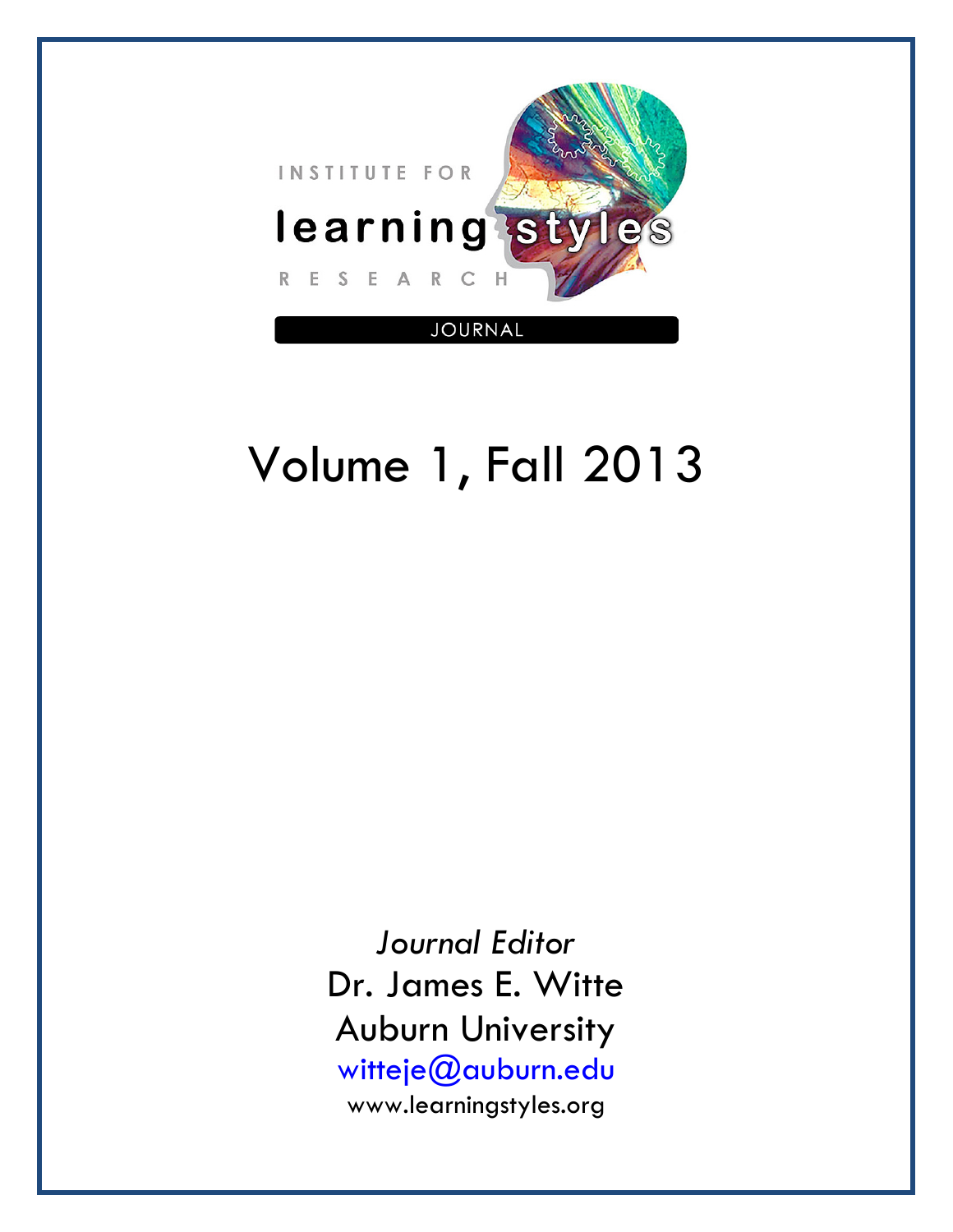# Volume 1, Fall 2013 **Table of Contents**

Examining the Relationship between Learning Style Preferences and Attitudes toward Mathematics among Students in Higher Education

Kyndra Middleton, Elizabeth Ricks, Pierre Wright, and Sycarah Grant, Howard University ........................................................................... 1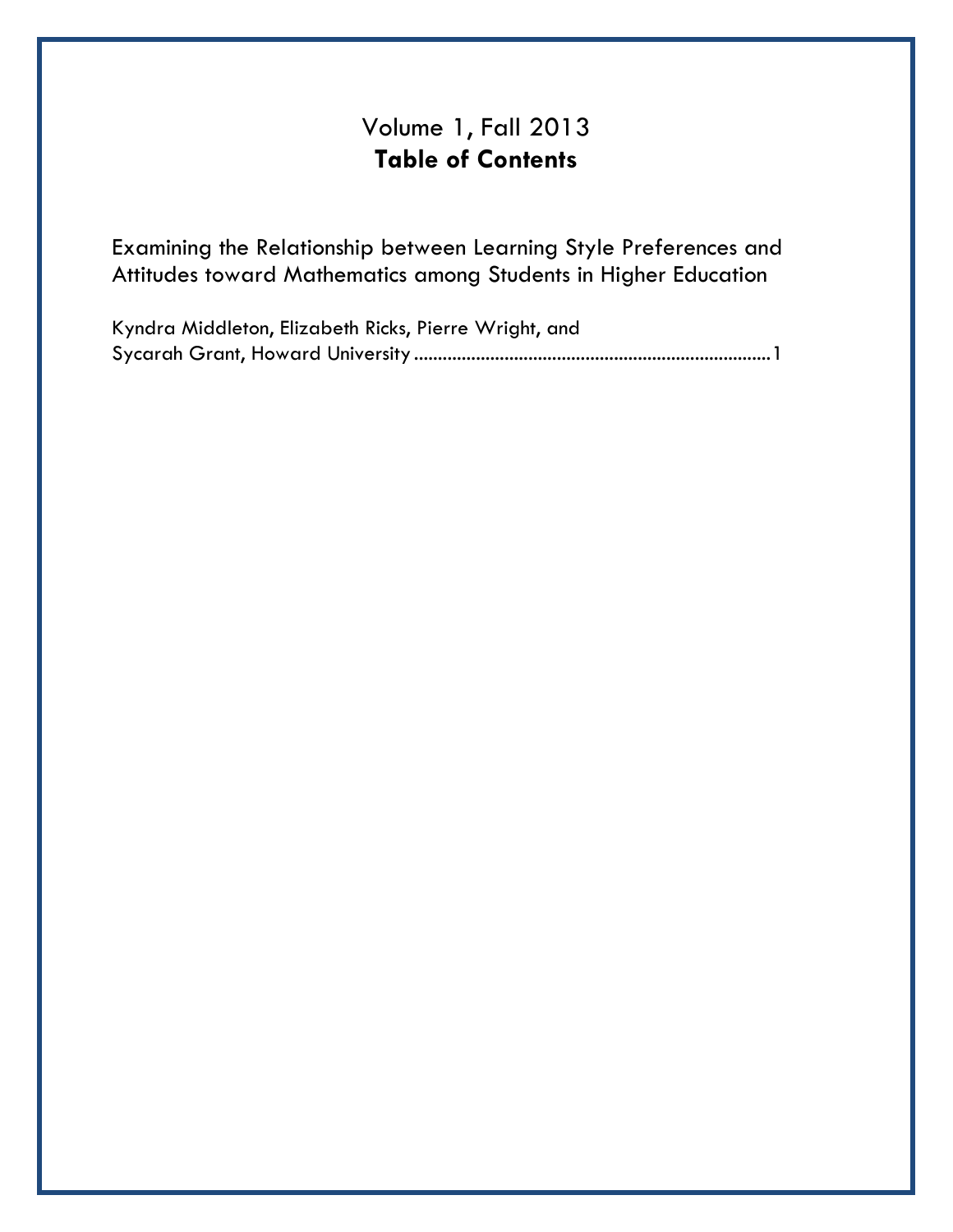# **Examining the Relationship Between Learning Style Preferences and Attitudes Toward Mathematics Among Students in Higher Education**

**Kyndra Middleton Elizabeth Ricks Pierre Wright Sycarah Grant Howard University**

# **Abstract**

The current study examines whether a difference exists between learning style and attitudes toward mathematics relative to gender and race. The sample comprised 384 undergraduate and graduate students enrolled in institutions of higher education within the United States who completed the Index of Learning Styles and Attitudes Toward Mathematics Inventory. The results suggest that science, technology, engineering, or mathematics (STEM) majors have more positive attitudes toward mathematics and that gender and race do influence both learning style preference and attitudes toward mathematics.

# **Introduction**

According to the U.S. Census Bureau (Shrestha & Heisler, 2011), the United States is changing demographically in many areas, including in the workforce. Due to the increased diversification of the country, researchers and other stakeholders have begun to focus on the recruitment of racial and gender minorities in the science, technology, engineering, and mathematics (STEM) fields. Despite these efforts, there remains a discrepancy in college enrollment in STEM fields among minorities, which directly relates to employment, as most occupations in STEM fields require at least a 4 year degree. According to Gates and Vistro-Yu (2003), mathematics "acts as a 'gatekeeper' to social progress" (p. 32) because mathematics provides a way to communicate across cultures, genders, and other boundaries to solve real-world problems. Because mathematics can be such a powerful tool, it is important to study students' attitudes toward mathematics, as this has been shown to affect mathematics performance (Bramlett & Herron, 2009; Middleton & Spanias, 1999) and could potentially affect who chooses mathematics as a college major. Furthermore, "Students whose learning styles are compatible with the teaching style of a course instructor tend to retain information longer, apply it more effectively, and have more positive postcourse attitudes toward the subject than do their counterparts who experience learning/teaching style mismatches," (Felder, 1993, p. 286). Thus, the study of student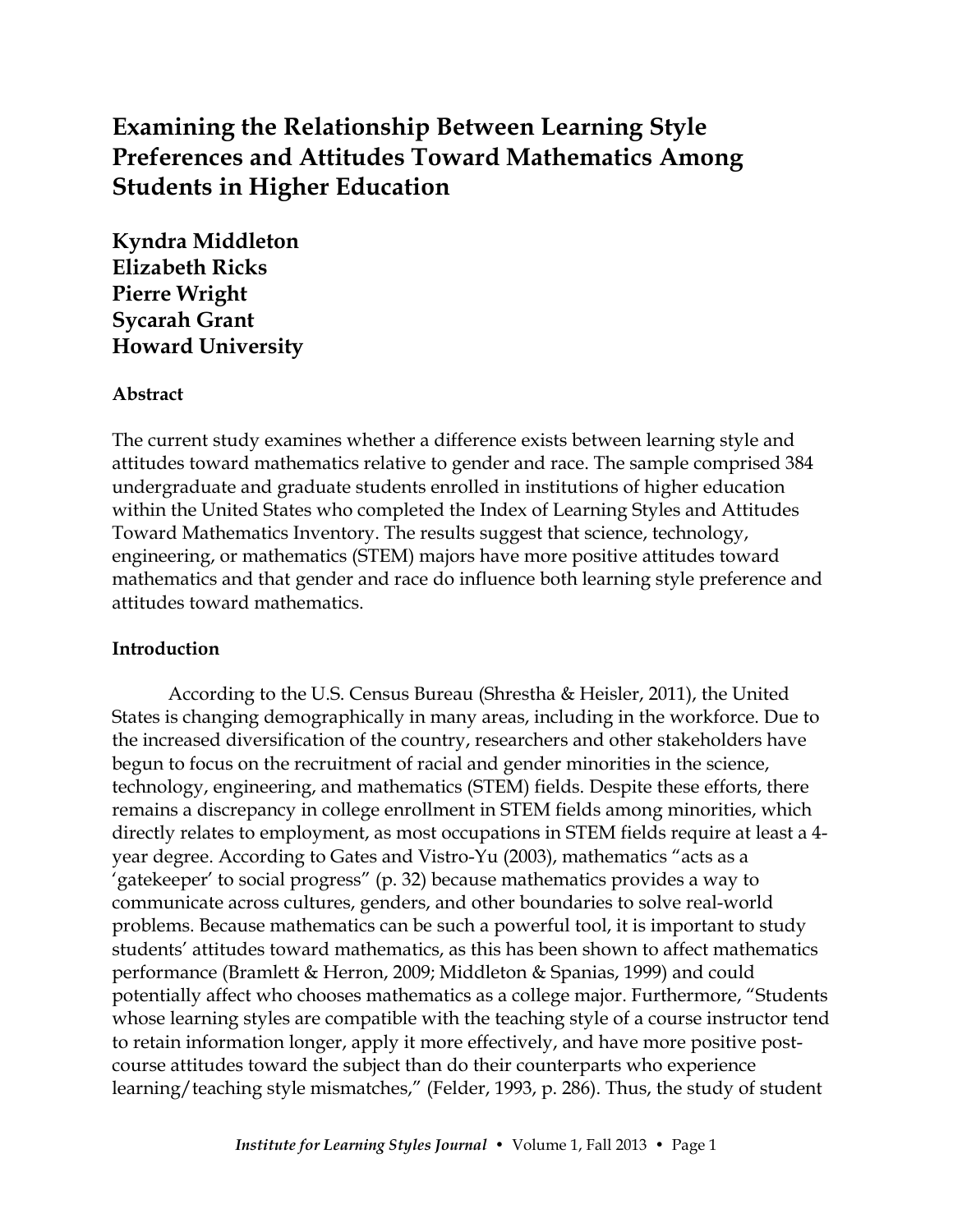learning styles is imperative to ensuring instructional match and subsequent student success.

The current study centers on the notion that a student's attitude affects his/her performance, interest, and pursuit of a major and/or career in mathematics (Bramlett & Herron, 2009). Researchers have long found that a relationship exists between attitudes toward mathematics and mathematics achievement (Aiken, 1976; Ma & Kishor, 1997). Learning styles can also be related to attitude, especially if course instruction is being conducted in a manner that is opposite a student's learning style. This could make the student uncomfortable and disinterested in the subject. In a study by Peker and Mirasyedioğlu (2008), there were differences found between learning styles and mathematics attitudes among undergraduate college students who were training to become mathematics educators. A thorough search of the literature indicates a void in the literature with respect to students who are not studying to become educators in mathematics. This study provides additional research in an area that has not been studied much at all in the United States – postsecondary students' attitudes toward mathematics among non- pre-service educators and their learning styles, as well as the relationship that exists between the two variables.

#### *Theoretical Orientation*

The expectancy-value theory of achievement motivation suggests that student expectancies for success and the values that they place on achieving in school contribute to positive achievement behaviors and learning trajectories. Eccles and colleagues (1983) developed a model of expectancies and values for success to understand motivation and achievement in children and adolescents. This model suggests that an individual's expectancy for success and his/her valuing of academic tasks have a direct effect on their choices, persistence, and performance (Eccles et al., 1983; Wigfield & Eccles, 2000; Eccles & Wigfield, 2002). Conceptually, these constructs represent an individual's overall attitude towards learning through his/her expectations for success and the value they place on achievement. The expectancy component examines the extent to which the learner believes he or she is capable of achieving well on the task (Wigfield  $\&$ Eccles, 1992). The task value component consists of four different areas of task values: (1) intrinsic value indicates the extent to which the learner is inherently interested in completing the task, (2) utility value represents the extent to which the task is relative to future plans, (3) attainment value represents the extent to which the task is central to the learner's identity, and (4) cost value represents what the learner will have to relinquish to successfully complete the task. All of these components represent the task value component of expectancy-value theory (Eccles & Wigfield, 2002). These varying components of task value are related to task choice, persistence, effort, performance, and cognitive engagement.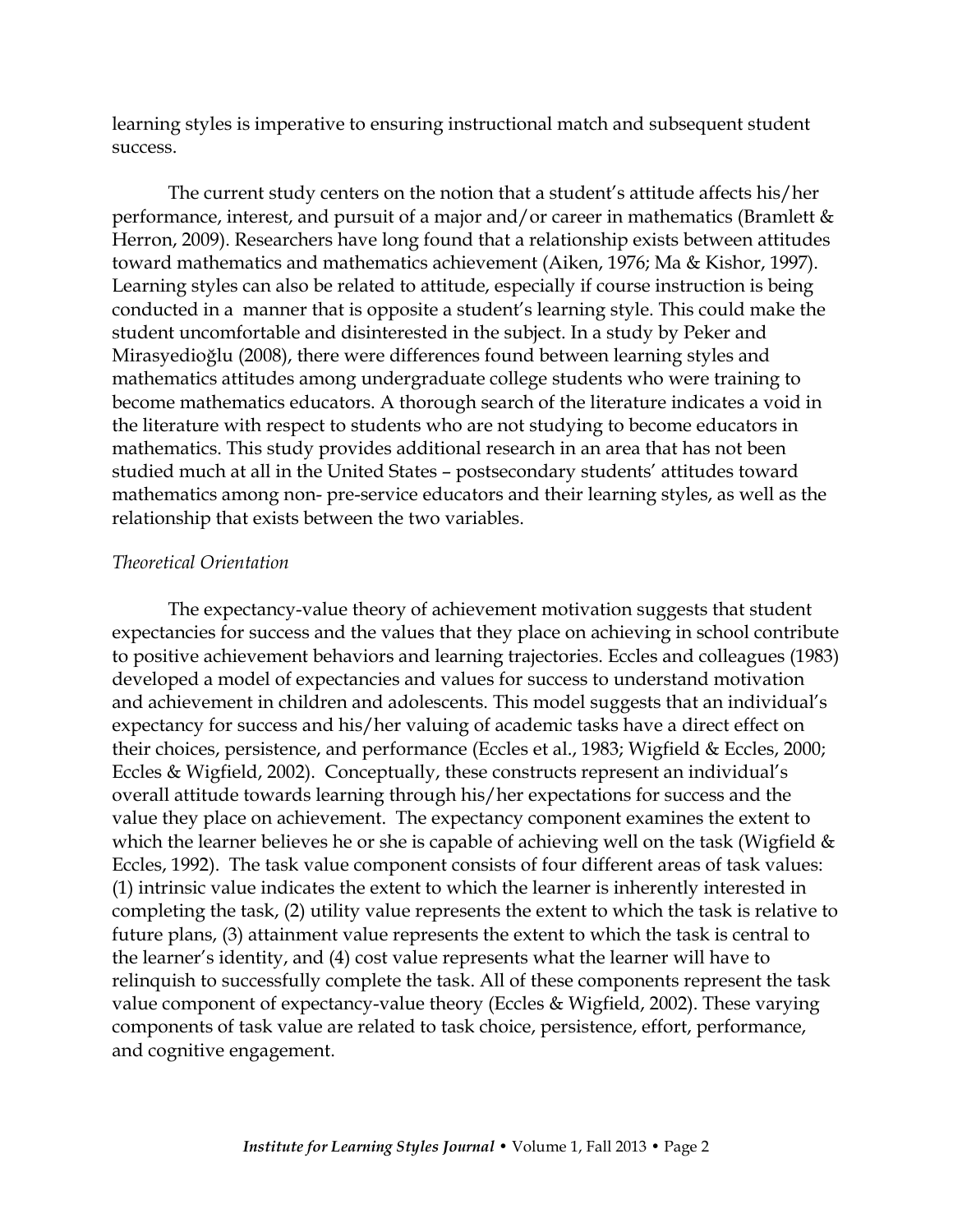Much of the research examining the relationships between students' expectancy and values in particular academic domains has focused on children and adolescents. This research suggests that children and adolescents distinguish between expectancy of success or failure on a given task and the value they place on success in the particular domain (Wigfield & Eccles, 2002). In addition, males have higher expectancies for success in mathematics compared to females (Wigfield & Eccles, 1992). Researchers have suggested that future research examining expectancy-value related constructs should focus on the salience of expectancies and values within a particular learning context (Wigfield & Cambria, 2010). Understanding relationships between learning styles and attitudes toward mathematics will discern contextual factors that contribute to positive achievement outcomes. For example, understanding how individuals prefer to receive information and how this preference relates to attitudes towards mathematics can provide a complete picture of instructional strategies and classroom context that relates to positive achievement behaviors and learning trajectories.

#### **Literature Review**

According to several reports, for the first time in 15 years, enrollment in higher education has declined over the past few years in community colleges, colleges, and forprofit programs (Knapp, Kelly-Reid, & Ginder, 2012). In addition to a decline in enrollment rates at 4-year colleges and universities, graduation rates have also declined (Brainard & Fuller, 2010; Knapp, Kelly-Reid, & Ginder, 2012). Although the cost of higher education is the most cited reason for students dropping out of college, academic disqualification, or the inability to handle coursework, is also a highly cited reason for students dropping out of higher education (Johnson, Rochkind, Ott, & DuPont; 2009). How a student learns, or his/her learning style, has been found to be related to academic performance (Felder, 1993). As such, the topic of how a student learns has become a considerably relevant pedagogical focus (Hawk & Shah, 2007).

#### *Mathematics Learning Styles*

Students' learning styles can be described as students' preference on how they "receive and process information" (Felder & Silverman, 1988, p. 674). Although there are a number of models related to learning styles (Canfield, 1988; Gregorc, 1979; Kolb, 1984;), this study uses the learning style model of Felder and Silverman (1988). This model was originally developed to assess the various learning styles of engineering students and is now used with students across majors. This model identifies the following four dimensions of learning preferences. (1) The sensing to intuitive dimension moves from concrete thinkers to those who are more abstract thinkers. (2) The visual to verbal dimension moves from thinkers who prefer learning through visual representation to those who prefer verbal explanations. (3) The active to reflective dimension moves from active learners who prefer learning through performing an activity to reflective learners who prefer to learn by thinking and working alone. Lastly,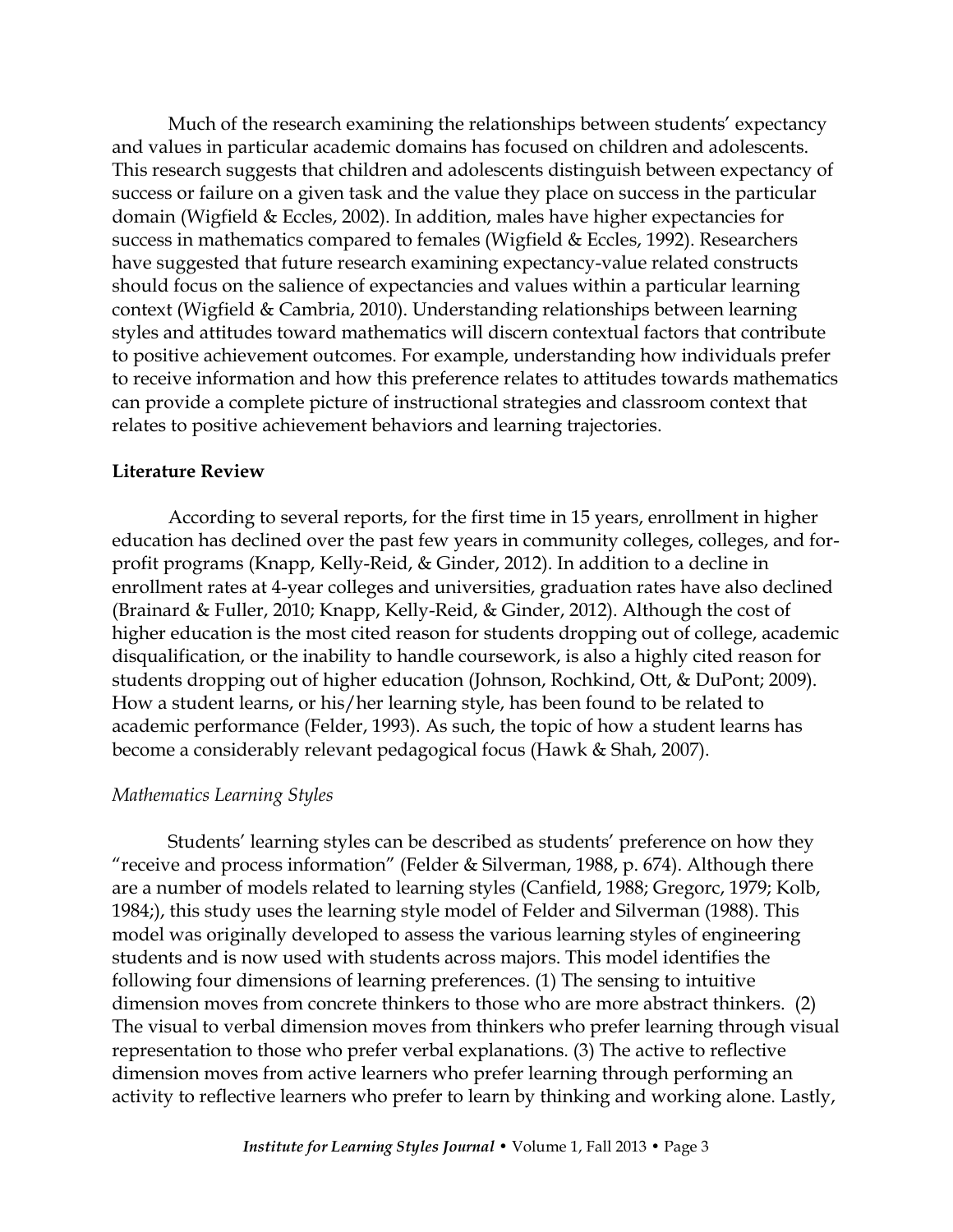(4) the sequential to global dimension moves from thinkers who prefer a linear thinking process to global thinkers who prefer more of a holistic thinking process.

Although learning styles are specific to an individual, there are patterns that emerge when learning styles are investigated through group categorizations, such as gender and race. Researchers have consistently found that there are significant differences in learning styles between males and females. For example, Matthews (1994) found that, although males and females prefer learning in ways that are more applied, females are more independent in their learning styles than males. Results from Philbin, Meier, Huffman, and Boverie, (1995) found that, on average, females score higher on the dimension related to concrete or sensing learning styles, whereas males tended to prefer abstract conceptualization or intuitive approaches to learning. Several researchers who have found the same pattern have echoed these results (Litzinger, Lee, & Wise, 2005; Severiens & Ten Dam, 1994). Additional research confirms that females tend to prefer accommodating or diverging learning, which focuses on concrete methods of knowledge acquisition, whereas males prefer traditional and analytical learning, which focuses on the use of abstraction (Matthews, 1996; Orhun, 2007).

Other research has suggested that there are racial differences in learning styles between Caucasian and African-American college students in various disciplines, including mathematics, science, business, and social science. Specifically, with regard to mathematics and science, African Americans have demonstrated a more conceptual style of learning, whereas Caucasians preferred more applied learning (Matthews, 1994). Additional research that investigates racial differences in learning styles in high school students finds that, in general, African Americans tend to use concrete application and reflective observation and are significantly less likely than Caucasians to use active experimentation (Matthews, 1996).

# *Attitudes Toward Mathematics*

Students' attitude towards mathematics has been cited as a contributing variable to their success in the subject (Mata, Monteiro, & Peixoto, 2012). Kulm (1980) suggests that "it is probably not possible to offer a definition of attitude toward mathematics that would be suitable for all situations, and even if one were agreed on, it would probably be too general to be useful'(p. 358). According to Daskalogianni and Simpson (2000), the definition of attitude assumes the role of a working definition. The working definition of attitude for this study is related to intrinsic motivation, self-confidence, enjoyment, and values (Tapia & Marsh, 2004).

For many years, gender differences have been a reoccurring theme throughout mathematics literature (Mata, Monteiro, & Peixoto, 2012). Traditionally, Mata et al. (2012) suggested that mathematics is a domain in which males have been considered higher achievers than females; and evidence suggests that significant differences exist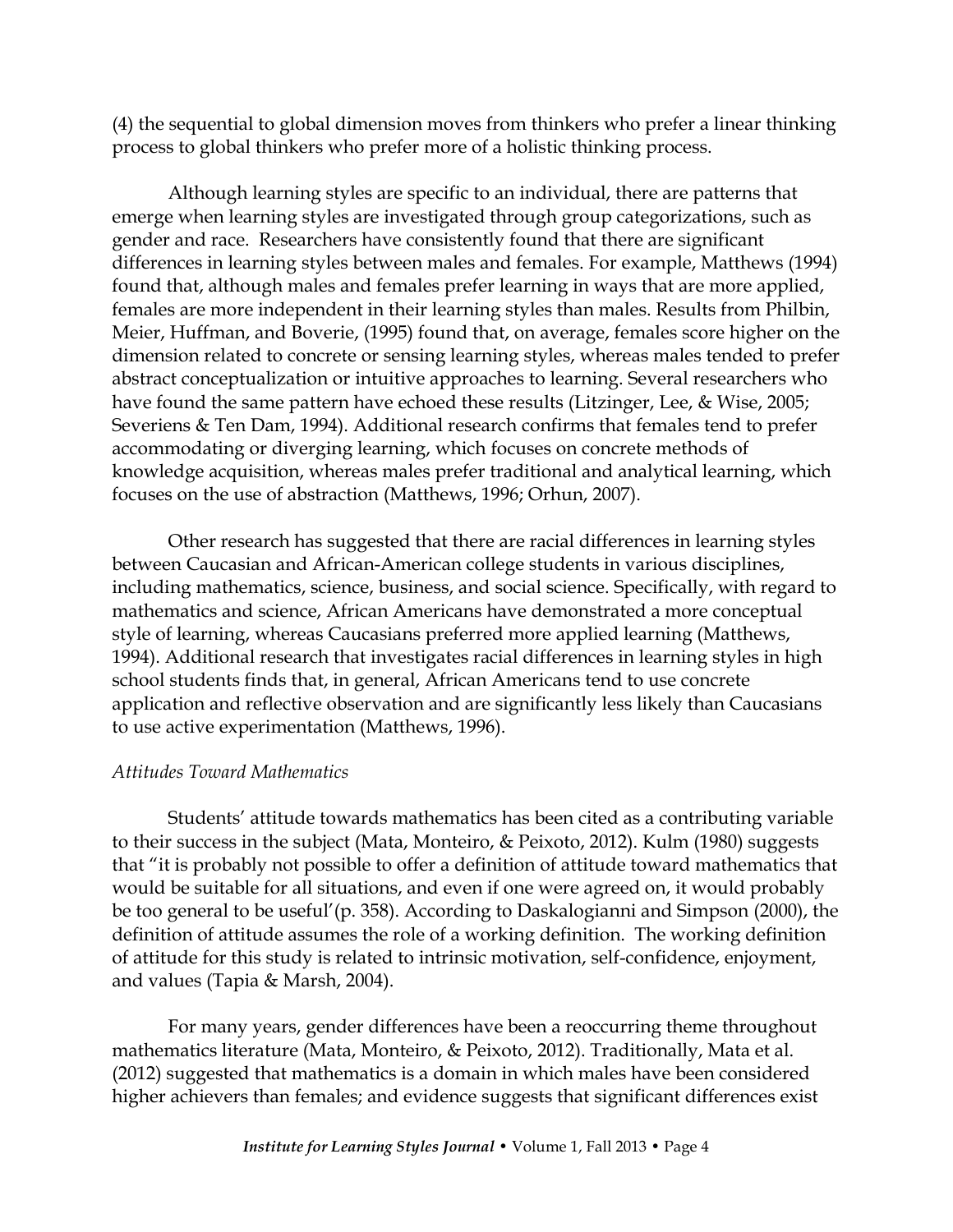between males and females with respect to their attitudes toward mathematics (p.2). Although this is true, other research shows that attitude and motivation are unique to the individual and may not be necessarily influenced by gender alone. When looking at gender specifically, it has been found that attitudes and motivation are factors that are considered highly correlated (Daskalogianni & Simpson, 2000).

Research has consistently shown that females have lower mathematics selfconcept than males. According to Odell and Schumacher (1998), differences between gender and previous mathematics experience, perceived ability, and attitudes toward mathematics have all been suggested as explanations for male superiority on standardized tests of mathematics. Moreover, results from this study support the hypothesis that females prefer rote versus autonomous learning; that they choose familiar over novel situations; and that they are less confident than males about their ability to solve math problems. Consistent with these findings, Saunders (2005) conducted a study examining confidence and perception related to mathematics and learning. It was reported that even when male and female students were doing equally well as evinced through their grades, female students' reported feelings of being less comfortable (Saunders, 2005).

The literature on racial differences in attitudes toward mathematics is scant, but in a study by Stanic and Hart (1995), differences were found between African-American and white students on perceived usefulness of mathematics as well as in confidence in mathematics. African-American students scored higher overall on both subscales in relation to their White counterparts. More specifically, African-American females scored significantly higher on confidence than any other subgroup. In another report by the National Science Foundation (1994), in both 1988 and 1992, African-American students were more likely to look forward to and to like mathematics than their White peers.

# *Relationship Between Learning Styles and Attitudes Towards Mathematics*

Research has also consistently found positive relationships between learning styles and mathematics achievement as well as a positive relationship between attitudes towards mathematics and achievement (Bramlett & Herron, 2009; Middleton & Spanias, 1999). Although research has found these significant findings, there is a dearth of research that investigates the relationship between learning styles and attitudes towards mathematics. The investigation of these characteristics is critical to understanding the function of the relationship between learning styles, attitudes towards mathematics, and mathematics achievement. The few studies that have been conducted on this relationship correlation have provided mixed findings. Research on pre-service teachers, by Peker and Mirasyedioğlu (2008), shows that there are significant differences in attitudes toward mathematics according to learning styles. These findings suggested that convergent learners have the highest attitudes toward mathematics, and this is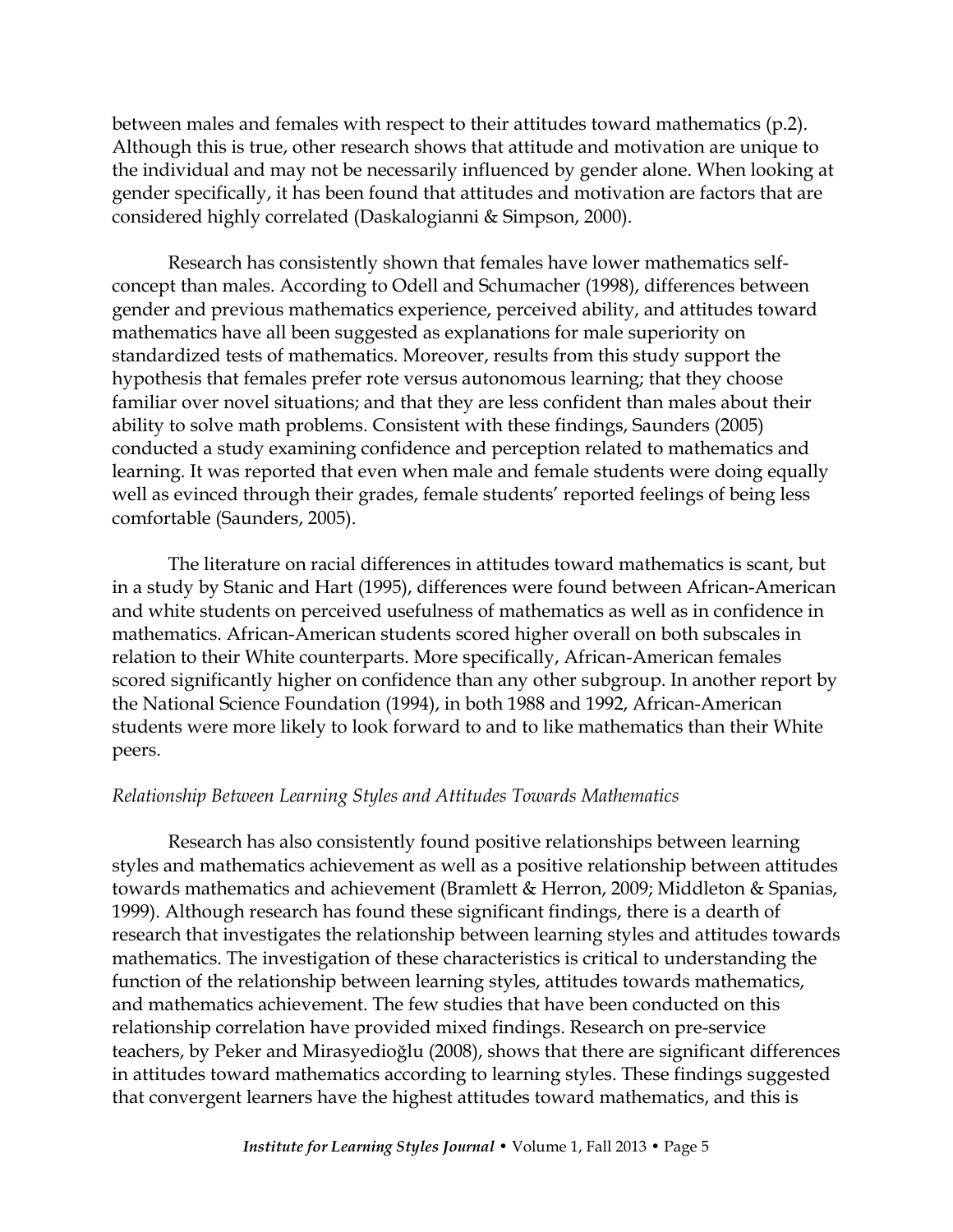significantly higher than the attitudes toward mathematics held by assimilators. Peker and Mirasyedioğlu (2008) hypothesized that this might be due to the natural fit of convergent learners in the traditional classrooms teaching styles. They also find that this relationship correlation persists even with 10<sup>th</sup> grade students. Specifically, Peker and Mirasyedioğlu (2008) found that assimilator and convergent learners have significantly better attitudes towards mathematics than those learners who employ divergent learning styles. However, other research conducted by Orhun (2007) found that, in general there is no relationship between learning styles and attitudes towards learning. The mixed results found with regard to the relationship between learning styles and attitudes toward mathematics warrants additional investigations of this research question.

# **Methods**

The current study was conducted to assess whether there are differences in learning styles and attitudes toward mathematics relative to race and gender as well as whether a relationship exists between attitude toward mathematics and mathematics learning styles among students enrolled in institutions of higher education in the United States. The data used in this study were collected during an exploratory study that examined the relationship between attitudes toward mathematics, learning styles, and mathematics performance. Mathematics performance, however, was not included as a variable in this study.

Studies on the relationship between learning styles and attitudes toward mathematics, specifically among students enrolled in higher education institutions from various programs of study, are limited. The current study will add to the literature by providing a more representative sample and, hence, more generalizable results. The following research questions guided this study:

1. After controlling for major (STEM/non-STEM), are there differences in learning styles and attitudes toward mathematics relative to race and gender? 2. Is there a relationship between learning style preference and attitudes toward mathematics relative to race and gender?

# *Study Participants*

In total, 384 undergraduate and graduate students from higher education institutions (technical schools/community colleges and colleges and universities) across the United States and U.S. territories participated in the study. However, there were some variables that had missing observations. How many participants were included in each analysis are reported in the tables that follow. A note for the current study is that the term Black is used instead of African-American because no distinction was made between those who were born in the U.S. and those Black persons who were born in countries outside of the U.S.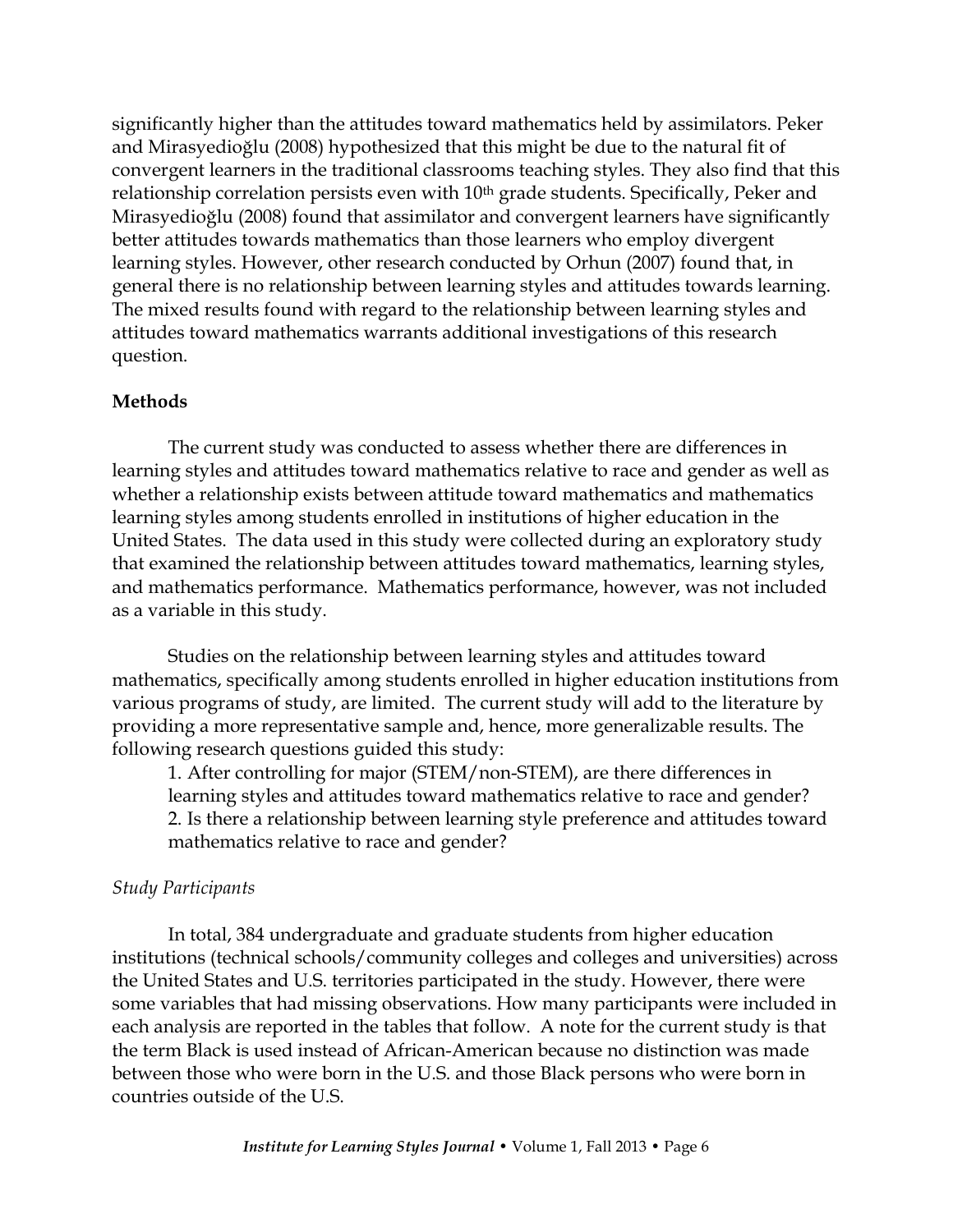#### *Study Instruments*

Two surveys were administered for this study: (1) the Index of Learning Styles (ILS) (Felder & Soloman, 1996) survey and (2) the Attitudes Toward Mathematics Inventory (ATMI) (Tapia & Marsh, 2004). The mathematics assessment was followed by several demographic questions. The entire survey took approximately 15-30 minutes to complete.

The ILS is a 44-item forced-choice instrument that requires respondents to select one of two statements that is more like them. The instrument is divided into four subscales

(active/reflective, sensing/intuitive, visual/verbal, and sequential/global), with 11 items per subscale that were used to assess learning styles. Cronbach's alpha for the overall ILS scale was .74. The four subscales had internal consistency reliabilities ranging from .48 to .66 which according to Tuckman (1999), is sufficient with the exception of the .48 reliability. Tuckman states that internal consistency reliability for attitude measures should be .50 or higher.

The ATMI is a 40-item survey that contains likert-type items that gauge how students feel about mathematics. The scale is divided into four subscales (value, enjoyment, satisfaction, and motivation with 10, 10, 15, and 5 items respectively), with reliabilities ranging from .60 to .93 and an overall Cronbach's alpha of .89. The following section presents the findings based on an analysis of participants' survey responses.

#### **Results**

#### *Learning Style Preferences*

Tables 1 and 2 below, present the percentages from the ILS survey, which measured participants' learning style preferences by gender and race. As shown in Table 1, most females have a reflective learning style, while most males have an active learning style. The majority of both males and females indicated a preference for sensing over intuitive, visual over verbal, and sequential over global.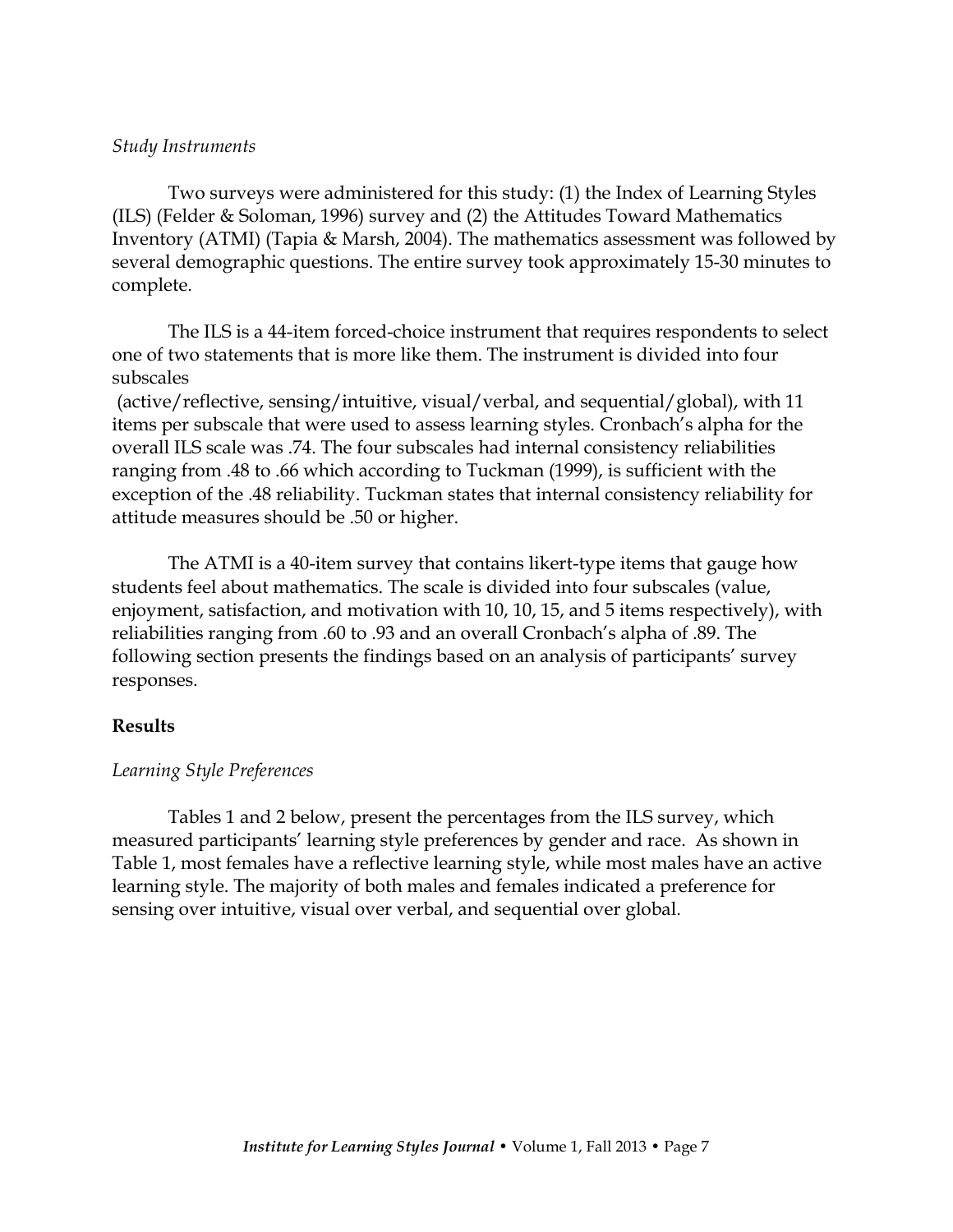# Table 1

|                | Female    | Male      |
|----------------|-----------|-----------|
| Learning Style | $n = 190$ | $n = 163$ |
| Active         | 45.3      | 52.1      |
| Reflective     | 54.7      | 47.9      |
|                |           |           |
| Sensing        | 69.5      | 68.7      |
| Intuitive      | 30.5      | 31.3      |
|                |           |           |
| Visual         | 66.3      | 83.4      |
| Verbal         | 33.7      | 16.6      |
|                |           |           |
| Sequential     | 77.4      | 65.0      |
| Global         | 22.6      | 35.0      |

*Percentages of Learning Style Preferences by Gender*

As can be seen in Table 2 below, Black and White students preferred the reflective learning style over active; and American Indian, Asian, and Hispanic students preferred an active learning style. The remaining learning style preferences were the same for all races; they preferred sensing, visual, and sequential learning styles.

# Table 2

*Percentages of Learning Style Preference by Race*

|            | American Indian | Asian      | <b>Black</b> | Hispanic   | White       |
|------------|-----------------|------------|--------------|------------|-------------|
|            | $(n = 16)$      | $(n = 99)$ | $(n = 58)$   | $(n = 51)$ | $(n = 126)$ |
| Active     | 62.5            | 55.6       | 39.7         | 58.8       | 42.1        |
| Reflective | 37.5            | 44.4       | 60.3         | 41.2       | 57.9        |
|            |                 |            |              |            |             |
| Sensing    | 75.0            | 61.6       | 75.9         | 70.6       | 71.4        |
| Intuitive  | 25.0            | 38.4       | 24.1         | 29.4       | 28.6        |
|            |                 |            |              |            |             |
| Visual     | 100.0           | 78.8       | 69.0         | 78.4       | 67.5        |
| Verbal     | 0.0             | 21.2       | 31.0         | 21.6       | 32.5        |
|            |                 |            |              |            |             |
| Sequential | 75.0            | 66.7       | 67.2         | 70.6       | 78.6        |
| Global     | 25.0            | 33.3       | 32.8         | 29.4       | 21.4        |

A  $\chi^2$  analysis was conducted on each subscale of the ILS to determine whether there was a between learning style preference and gender and between learning style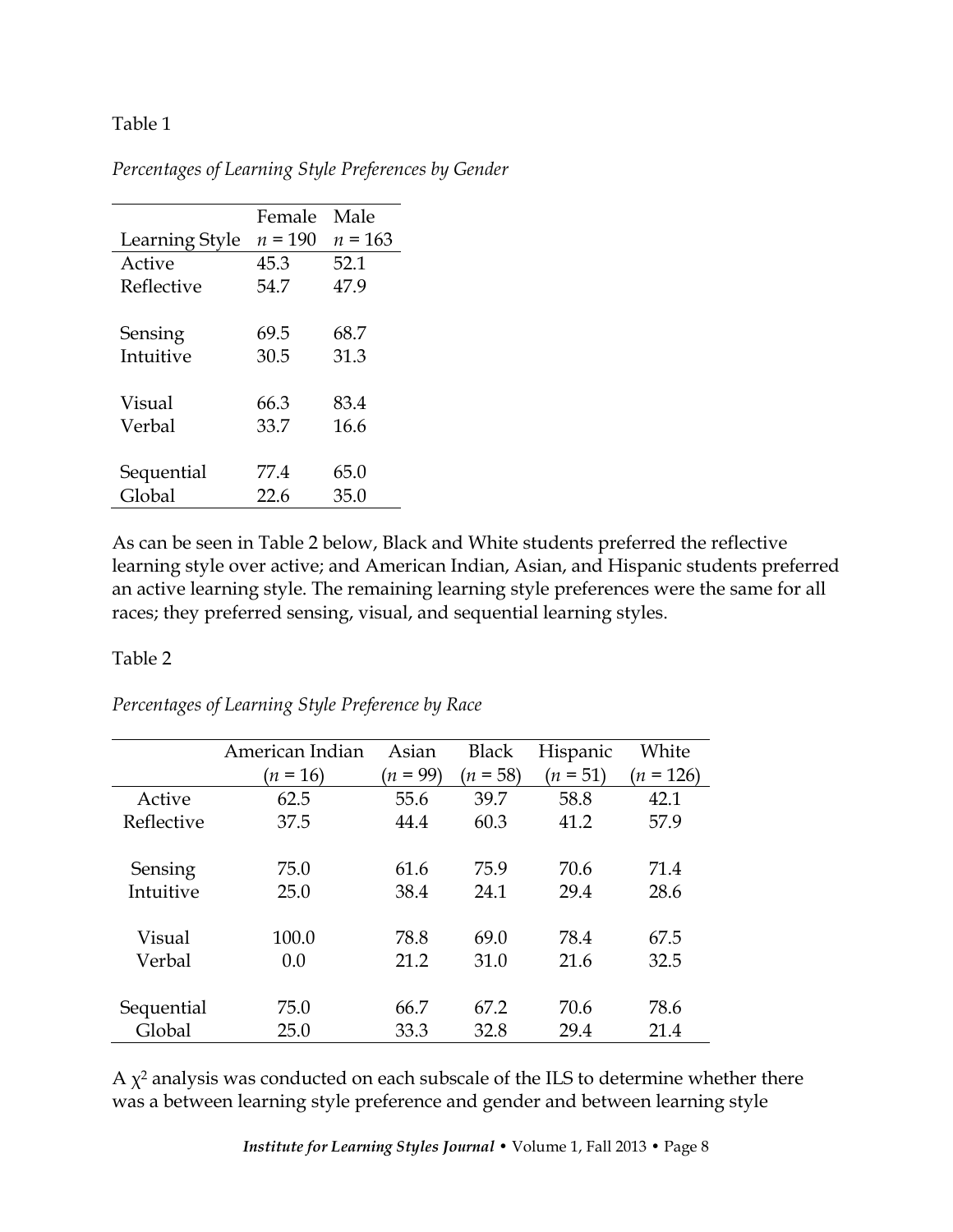preference and race. A significant difference between races was found on the visual/verbal subscale,  $\chi^2(4) = 10.89$ ,  $p = 0.028$ . For gender, significance was found on the visual/verbal subscale  $\chi^2(1) = 13.44$ ,  $p < .001$  as well as the sequential/global subscale,  $\chi^2(1)$  = 6.58, *p* = .01. The odds of males preferring visual learning over verbal learning were 2.55 times that of females. Additionally, the odds of females preferring sequential learning over global learning were 1.84 times that of males.

#### *Attitudes Toward Mathematics*

Tables 3 through 5 summarize the data from the ATMI survey, which measured participants' attitude toward mathematics. The attitudes are presented by gender, race, and type of major. The tables indicate that males have more positive attitudes toward mathematics than females; they also had less variability in their scores on the attitude assessment. The same held true for those students who were majoring in STEM fields. American Indians had the most positive attitudes toward mathematics and the least variability in scores. They were followed by Asians, Hispanics, Blacks, and Whites.

Table 3

*Scores on ATMI by Gender*

| Gender                  | $\eta$ | M                | SD. |
|-------------------------|--------|------------------|-----|
| Female 144 130.76 19.09 |        |                  |     |
| Male                    |        | 112 135.63 17.88 |     |

# Table 4

*Scores on ATMI by Race*

| Race         | п                | M                | SD |
|--------------|------------------|------------------|----|
| American     | 12 <sup>17</sup> | 141.75 10.80     |    |
| Indian       |                  |                  |    |
| Asian        | 64               | 138.28 18.64     |    |
| <b>Black</b> | 43               | 135.05 17.50     |    |
| Hispanic     | 32               | 136.97 19.95     |    |
| White        |                  | 105 126.48 17.78 |    |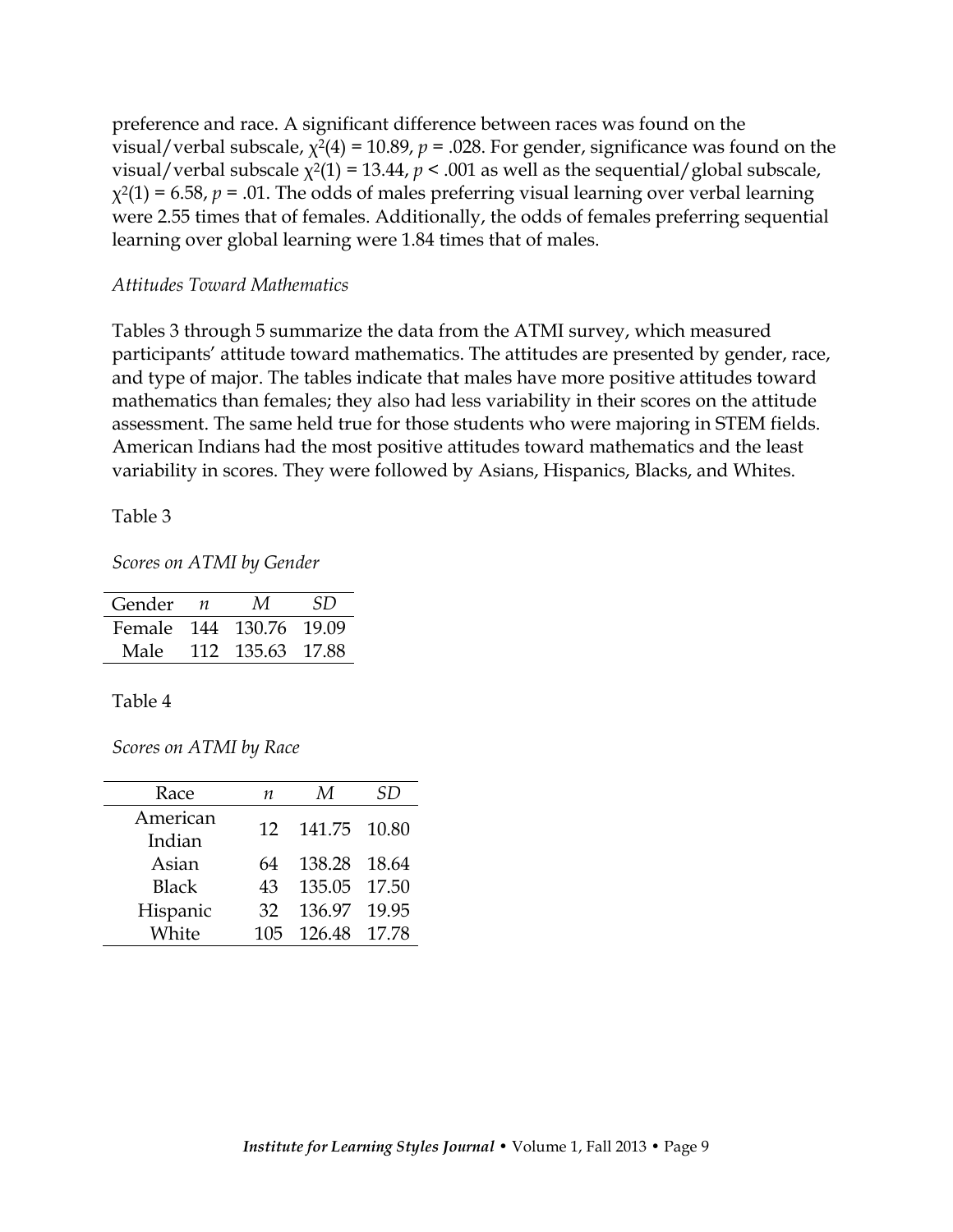#### Table 5

*Scores on ATMI by Major*

| Major                     | $n_{\parallel}$ | M            | SD. |
|---------------------------|-----------------|--------------|-----|
| <b>STEM</b>               | 109.            | 137.53 14.89 |     |
| Non-STEM 150 129.55 20.30 |                 |              |     |

At  $\alpha$  = .05, there was a significant effect of major on attitudes toward mathematics,  $F(1, 245) = 6.78$ ,  $p = .01$ ,  $r = .16$ . Students who were enrolled in STEM fields had a significantly more positive attitude toward mathematics and they were less variable in their attitude. To determine if there were differences in mathematics attitudes based on race and gender, an ANCOVA was conducted with major as the covariate. After controlling for major, there was a non-significant effect of gender, *F*(1, 245) = .453, *p* = .50, *r* = .04 but a significant effect of race was found, *F*(4, 245) = 3.81, *p* = .005,  $r = 0.16$ . The subscales were also examined individually to see whether there was an effect of gender or race on value, satisfaction, enjoyment, or motivation. Just as with overall motivation, there was a significant effect for major across each of the four subscales of the ATMI, with STEM majors having a significantly more positive attitude toward mathematics than non-STEM majors. Additionally, on the enjoyment subscale, there was a significant effect of race,  $F(4, 267) = 4.962$ ,  $p = .001$ . The descriptives for each group were as follows: American Indians ( $M = 38.28$ ,  $SE = 1.99$ ; Asians ( $M = 35.08$ ,  $SE =$ .90); Blacks (M = 35.38, SE = 1.07); Hispanics (M = 33.89, SE = 1.22); and Whites (M =  $31.43, SE = .72$ ).

To determine whether there is a relationship exists between learning style preference and attitude toward mathematics, a correlational analysis was performed using Pearson's *r*. Because learning style preference is measured using a dichotomy (e.g., visual/verbal), visual was dummy coded as 0; and verbal was coded as 1. The data were then divided into groups based on gender and race. Significant relationships were found with respect to females' visual/verbal learning style preference and motivation; with those females with a visual learning style being more motivated about mathematics,  $r = -.17$ ,  $p = .02$ . Another significant finding was found among Black students' visual/verbal learning style preference and the enjoyment of mathematics. Blacks who were more visual learners enjoyed mathematics more,  $r = -0.29$ ,  $p = 0.03$ . The final significant finding relates to Hispanic students' active/reflective learning style preference and value: Hispanics who were more reflective learners valued mathematics more, *r* = .29, *p* = .04.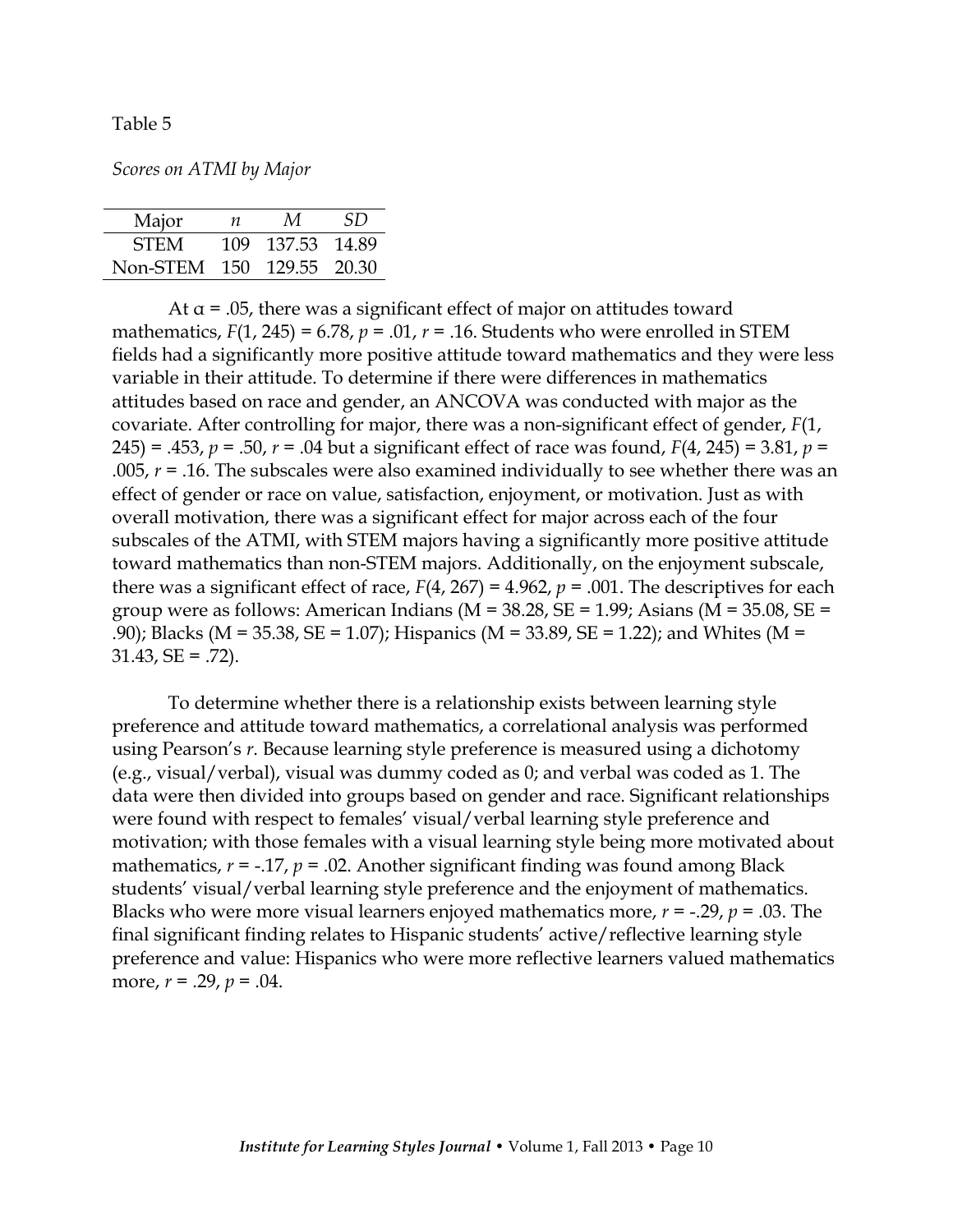#### **Discussion**

The visual/verbal learning continuum displayed the most divergent results with regard to both gender and race. The odds of males preferring visual learning were much higher than their female counterparts, and the odds of females preferring sequential learning were quite a bit higher than their male counterparts. Females do not need to see the big picture as much when it comes to learning; they can complete problems within a vacuum, whereas their male counterparts need to see how what they are doing relates to the overall grand scheme. One interesting finding was that each of the 16 American Indian students had a visual learning style preference, and this may have contributed to the significant  $\chi^2$  result as a consequence. A larger sample that includes more American Indian students would aid in determining if, in fact, there is an overwhelmingly larger preference for visual over verbal learning style preference among this subgroup. Although not statistically significant, it is worth noting that Black students were much more reflective learners than the other races. Although this is consistent with the literature, the Black students in this sample chose reflective learning more than 1.5 times their choice of active learning. This suggests that collaborative learning may not be best for this group of students.

As expected, students whose majors were STEM-related had more positive attitudes toward mathematics. This finding supports the major tenets of expectancyvalue theory, which states that students with a high expectancy for success and valuing of academic tasks towards learning will more than likely show positive achievement behaviors. STEM majors believe that they are capable of achieving success in mathematics and value mathematics, thus adopting an overall positive attitudes toward mathematics learning. Additionally, just as prior research has shown, White students scored the lowest on the enjoyment subscale meaning their enjoyment of mathematics is lower than any of the other races.

The current study included students from technical schools and community colleges, as well as from colleges and universities. Most studies in this area focus on university students solely. Additionally, few studies investigate learning styles among postsecondary students; and even fewer studies examine the relationship correlation between learning styles and attitudes toward mathematics among U.S. samples. The majority of prior studies examine this topic among non-U.S. students and U.S. students enrolled in K-12 education. As education does not stop at secondary school, it is important to continue to look for patterns that may exist, or help explain the discrepancy in minorities (lack of) advancement in the STEM fields among those enrolled in post-secondary education and in pursuit of career. The results indicate that further research should be conducted to determine whether these differences hold true in larger samples of the U.S. college population, especially because some small yet statistically significant relationships were found among subgroups with regard to the relationship between learning styles and attitudes toward mathematics, as attitude has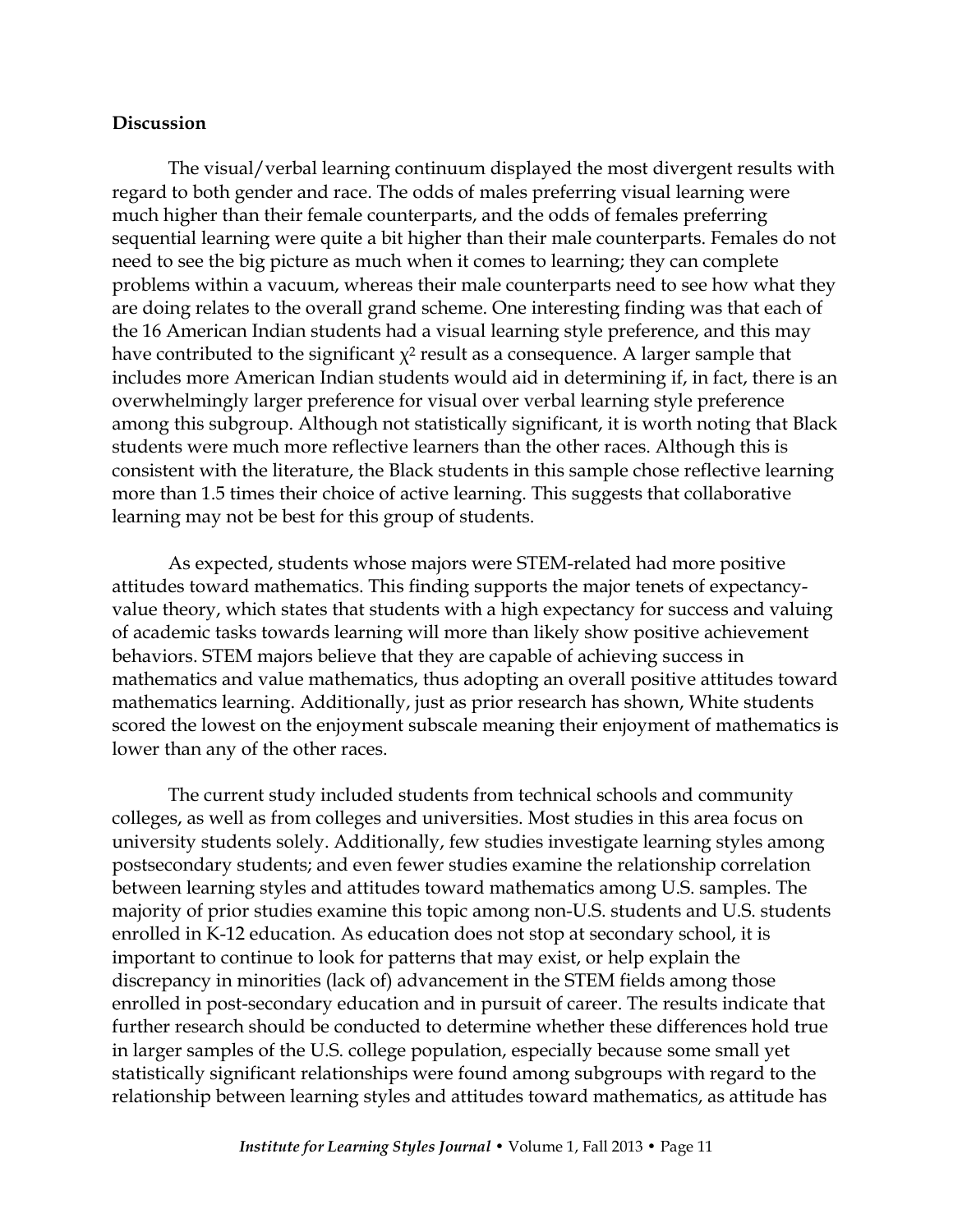been shown to be directly related to achievement in past studies (Ma, 1997; Ma & Kishor, 1997). As the U.S. looks to increase the number of minorities majoring in STEM fields and pursuing STEM careers, learning styles is an area that needs to be studied further in relation to teaching styles and the college curriculum.

#### **References**

- Aiken, L. R. (1976). Update on attitudes and other affective variables in learning mathematics. *Review of Educational Research, 46*, 293–311.
- Brainard, J., & Fuller, A. (2010). Graduation rates fall at one-third of 4-year colleges. *Chronicle of Higher Education*. Retrieved from http://chronicle.com/article/Graduation-Rates-Fall-at/125614/
- Bramlett, D. C., & Herron, S. (2009). A study of African-American college students' attitude towards mathematics. *Journal of Mathematical Sciences & Mathematics Education, 4*, 43-51.
- Canfield, A. A. (1988). *Canfield Learning Styles Inventory (LSI)*. Western Psychological Services.
- Daskalogianni, K., & Simpson, A. (2000). *Towards a definition of attitude: The relationship between the affective and the cognitive in pre-university students.* Proceedings of PME 24, 217-224.
- Eccles, J. S., Adler, T. F., Futterman, R., Goff, S. B., Kaczala, C. M., Meece, J. L., & Midgley, C. (1983). Expectancies, values, and academic behaviors. In J. T. Spence (Ed.), *Achievement and Achievement Motivation* (pp. 75–146). San Francisco, CA: W. H. Freeman.
- Eccles, J., & Wigfield, A. (2002). Motivational beliefs, values, and goals. *Annual Review of Psychology, 53*, 109-132.
- Felder, R. M. (1993). Reaching the second tier: Learning and teaching styles in college science education. *Journal of College Science Teaching, 23*, 286-290.
- Felder, R. M., & Silverman, L.K (1988). Learning and teaching styles in engineering education. *Engineering Education, 78*(7), 674-681.
- Felder, R. M., & Soloman, B. A. (1996). *Index of Learning Styles*. Retrieved from http://www.engr.ncsu.edu/learningstyles/ilsweb.html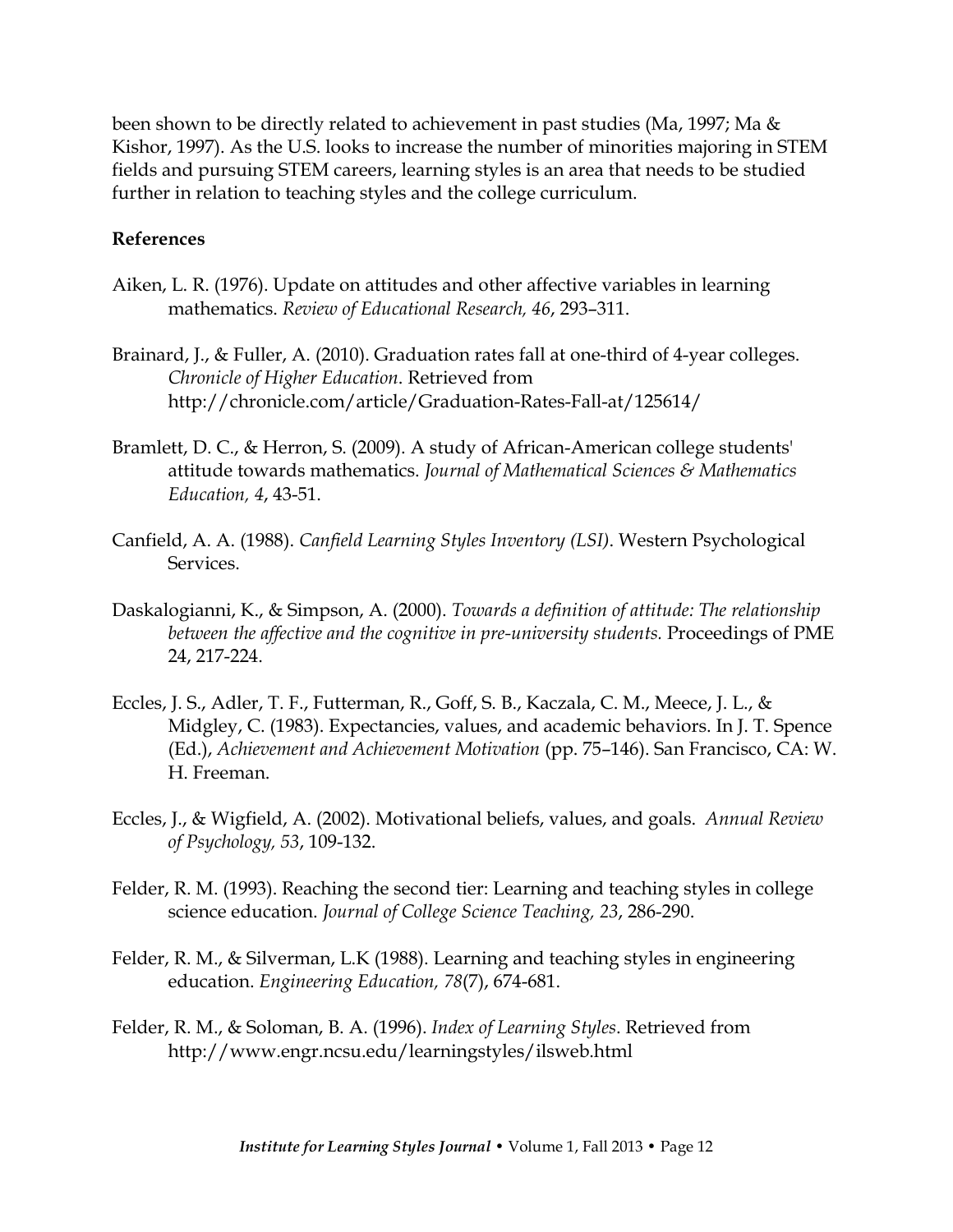- Gates, P., & Vistro-Yu, C. P. (2003). Is mathematics for all? In A. J. Bishop, M. A. Clements, C. Keitel, J. Kilpatrick, & F. K. S. Leung (Eds.), *Second* I*nternational Handbook of Mathematics Education* (Vol. 1, pp. 31–73). Dordrecht, The Netherlands: Kluwer.
- Gregorc, A. F. (1979). Learning/teaching styles: Potent forces behind them. *Educational Leadership*, *36*, 234-236.
- Hawk, T. F., & Shah, A. J. (2007). Using learning style instruments to enhance student learning. *Decision Sciences Journal of Innovative Education*, *5*, 1-19. doi: 10.1111/j.1540-4609.2007.00125.x
- Johnson, J., Rochkind, J., Ott, A., & Dupont, S. (2009). *With Their Whole Lives Ahead of Them*: *Myths and Realities About Why So Many Students Fail to Finish College*. New York, NY: Public Agenda.
- Kolb, D. A. (1984). *Experiential learning: Experience as the source of learning and development* (Vol. 1). Englewood Cliffs, NJ: Prentice-Hall.
- Kulm, G. (1980). Research on mathematics attitude. In R. J. Shumway (Ed.), *Research in Mathematics Education* (pp. 356-387). Reston, VA: National Council of Teachers of Mathematics.
- Knapp, L. G., Kelly-Reid, J. E., & Ginder, S. A. (2012). *Enrollment in Postsecondary Institutions, Fall 2011; Financial Statistics, Fiscal Year 2011; and Graduation Rates, Selected Cohorts, 2003–2008: First Look (Provisional Data)* (NCES 2012- 174rev). U.S. Department of Education. Washington, DC: National Center for Education Statistics. Retrieved February 10, 2013 from http://nces.ed.gov/pubsearch
- Litzinger, T. A., Lee, S. H., & Wise, J. C. (2005). A study of the reliability and validity of the Felder-Soloman Index of Learning Styles. *Education*, *113*, 77.
- Ma, X. (1997). Reciprocal relationships between attitude toward mathematics and achievement in mathematics. *The Journal of Educational Research, 90*, 221-229. doi: 10.1080/00220671.1997.10544576
- Ma, X., & Kishor, N. (1997). Assessing the relationship between attitude toward mathematics and achievement in mathematics: A meta-analysis. *Journal for Research in Mathematics Education, 28*, 26–47.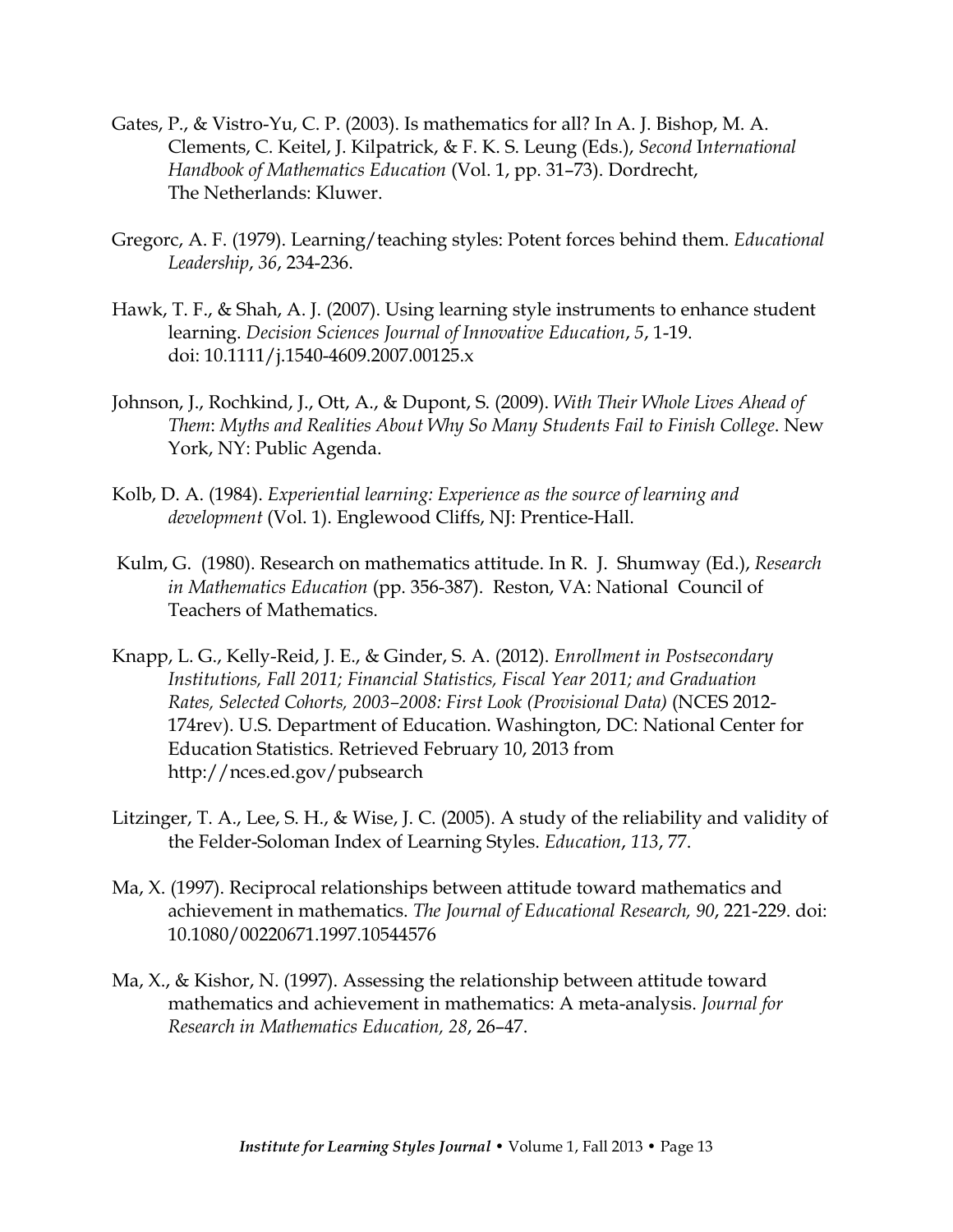- Mata, M. D. L., Monteiro, V., & Peixoto, F. (2012). Attitudes towards mathematics: Effects of individual, motivational, and social support factors. *Child Development Research*, *2012*.
- Matthews, D. B. (1994). An investigation of students' learning styles in various disciplines in colleges and universities. *The Journal of Humanistic Education and Development*, *33*, 65-74. doi: 10.1002/j.2164-4683.1994.tb00086.x
- Matthews, D. B. (1996). An investigation of learning styles and perceived academic achievement for high school students. *The Clearing House*, *69*, 249-254.
- Middleton, J.A, & Spanias, P.A. (1999). Motivation for achievement in mathematics: Findings, generalizations, and criticisms of the research. *Journal for Research in Mathematics Education, 30*, 65-88.
- National Science Foundation. (1994). *Women, minorities, and persons with disabilities in science and engineering: 1994*. Arlington, VA, 1994. (NSF 94-333)
- Odell, P. & Schumacher, P. (1998). Attitudes toward mathematics and predictors of college mathematics grades: Gender differences in a 4-Year business college. *The Journal of Education for Business*, 34-38.
- Orhun, N. (2007). An investigation into the mathematics achievement and attitude towards mathematics with respect to learning style according to gender. *International Journal of Mathematical Education in Science and Technology*, *38*(3), 321-333. doi: 10.1080/00207390601116060
- Peker, M. & Mirasyedioğlu, Ş. (2008). Pre-service elementary school teachers' learning styles and attitudes towards mathematics. *Eurasian Journal of Mathematics, Science & Technology Education, 4*, 21-26.
- Philbin, M., Meier, E., Huffman, S., & Boverie, P. (1995). A survey of gender and learning styles. *Sex Roles*, *32*, 485-494. doi: 10.1007/BF01544184
- Saunders, J. (2005). *Gender and Technology in Education*. A Research Review. The Handbook of Gender and Education. Sage Publications, London.
- Severiens, S. E., & Ten Dam, G. T. (1994). Gender differences in learning styles: A narrative review and quantitative meta-analysis. *Higher Education*, *27*(4), 487-501. doi: 10.1007/BF01384906
- Shrestha, L. & Heisler, E. (2011). *The changing demographic profile of the United States*. Washington, DC: Congressional Research Service.